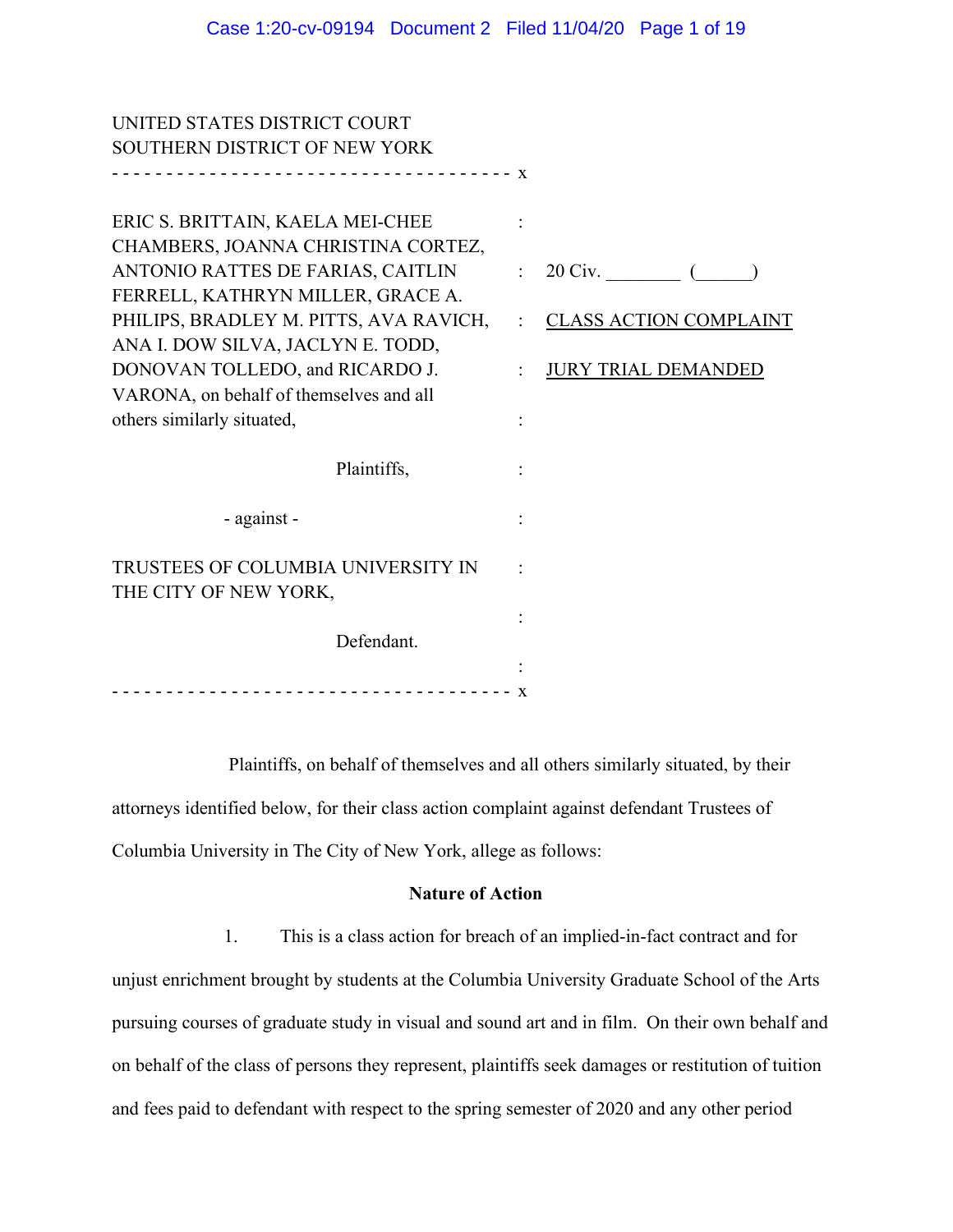#### Case 1:20-cv-09194 Document 2 Filed 11/04/20 Page 2 of 19

during which plaintiffs and the class pay tuition and fees and defendant fails to provide them with the education it promised them. More specifically, plaintiffs seek recovery in this case for breach by defendant of its explicit promises made concerning and in connection with their courses of study, including but not limited to promises of studio-based, hands-on education in visual art and sound art, and skills-based learning predicated on the actual production of film in the course of film study.

### **Jurisdiction**

2. The jurisdiction of this Court is founded upon 28 U.S.C. §§1332(d)(2)(A) and 1332(d)(2)(B), in that the matter in controversy exceeds the sum or value of Five Million Dollars (\$5,000,000), exclusive of interest and costs, and the action is a class action in which at least one member of the plaintiff class is a citizen of a State different from the citizenship of defendant and at least one member of the plaintiff class is a citizen or subject of a foreign state and defendant is a citizen of a State.

#### **Parties**

3. Plaintiff and class representative Eric S. Brittain is a citizen of the State of New York.

4. Plaintiff and class representative Kaela Mei-Chee Chambers is a citizen of the State of New Jersey.

5. Plaintiff and class representative Joanna Christina Cortez is a citizen of the State of Rhode Island.

6. Plaintiff and class representative Antonio Rattes de Farias is a citizen of the Nation of Brazil.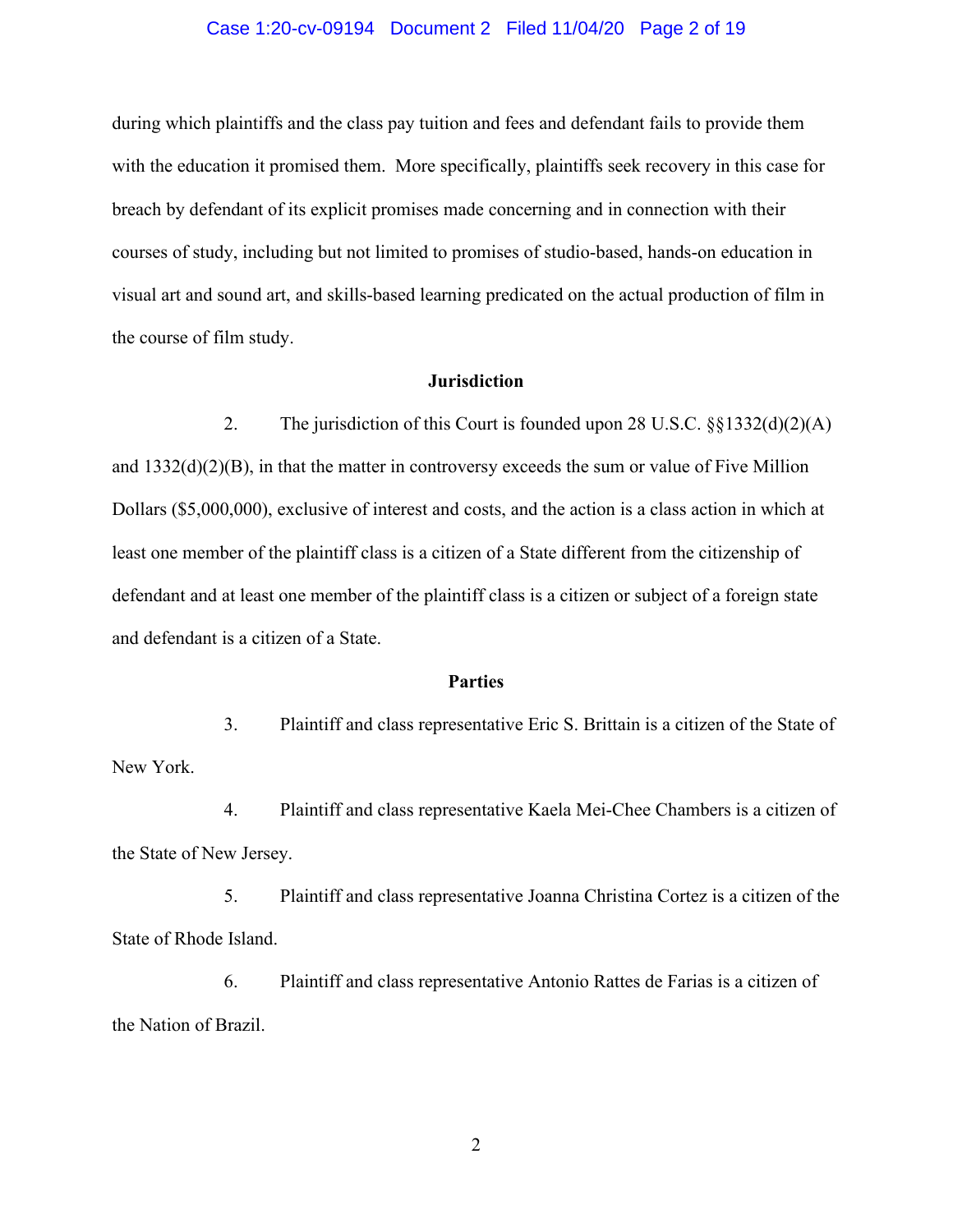#### Case 1:20-cv-09194 Document 2 Filed 11/04/20 Page 3 of 19

7. Plaintiff and class representative Caitlin Ferrell is a citizen of the State of Colorado.

8. Plaintiff and class representative Kathryn Miller is a citizen of the State of New York.

9. Plaintiff and class representative Grace A. Philips is a citizen of the State of New York.

10. Plaintiff and class representative Bradley M. Pitts is a citizen of the State of New York.

11. Plaintiff and class representative Ava Ravich is a citizen of the State of New York.

12. Plaintiff and class representative Ana I. Dow Silva is a citizen of the State of New York.

13. Plaintiff and class representative Jaclyn E. Todd is a citizen of the State of Illinois.

14. Plaintiff and class representative Donovan Tolledo is a citizen of the State of Illinois.

15. Plaintiff and class representative Ricardo J. Varona is a citizen of the State of New York.

16. Defendant Trustees of Columbia University in The City of New York is a private university operating in the City of New York with its headquarters located at 2960 Broadway, New York, NY 10027. ("Trustees of Columbia University in The City of New York" is the technical name of defendant as embodied in the charter granted it by the legislature of the State of New York. Defendant is hereinafter called "Columbia" or "Columbia University").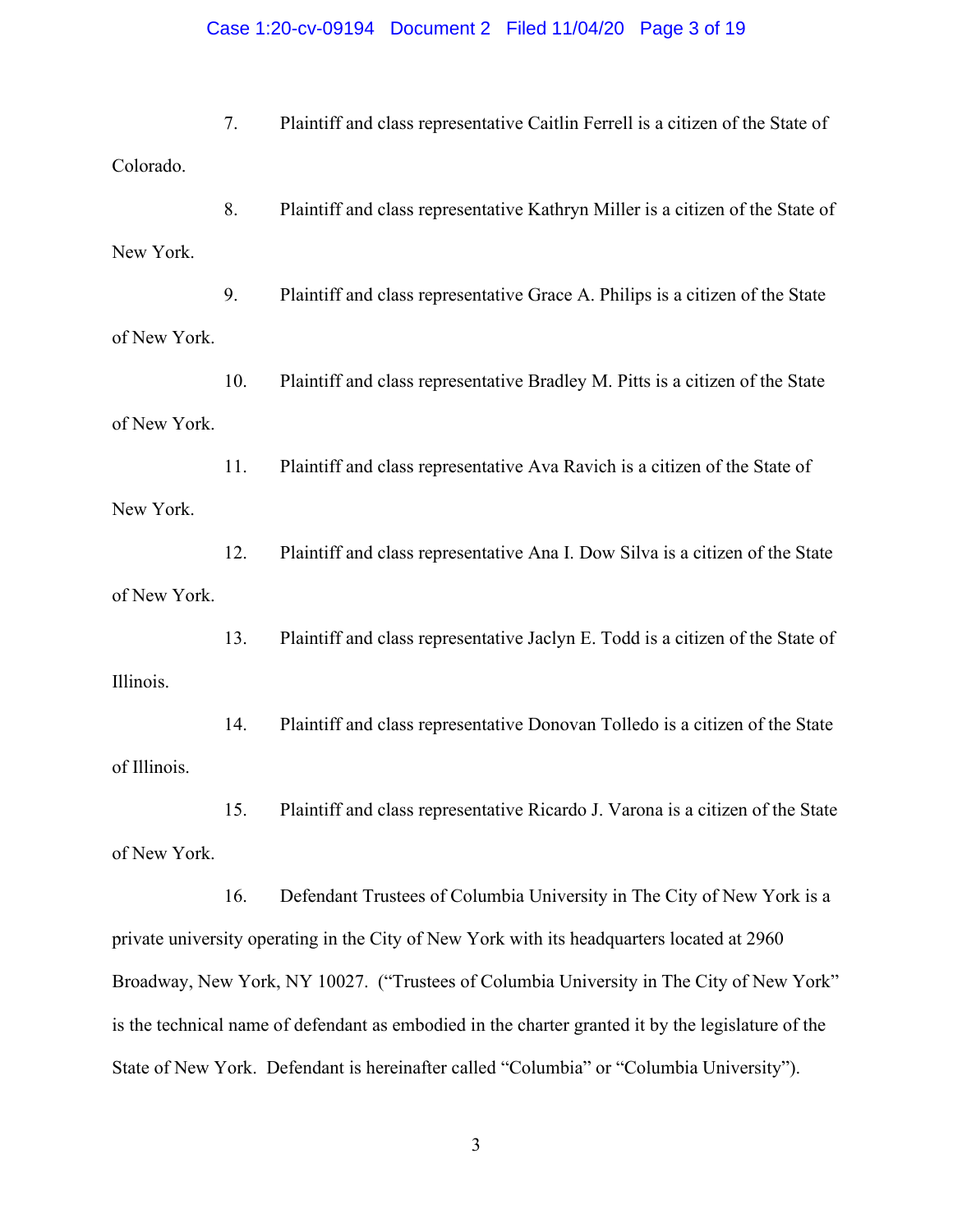#### Case 1:20-cv-09194 Document 2 Filed 11/04/20 Page 4 of 19

Columbia is a non-profit educational institution organized under the laws of the State of New York. For diversity of citizenship purposes, Columbia is a citizen of the State of New York.

17. Columbia University's yearly budget for 2019 was over \$5 billion. It holds an endowment exceeding \$11 billion.

#### **Class Action Allegations**

18. Plaintiffs were students enrolled in the Columbia Graduate School of the Arts during the spring semester of 2020 pursuing courses of graduate study in visual and sound art and in film. They bring this action individually and on behalf of a class consisting of themselves and all other students who, similarly, were enrolled in the Columbia Graduate School of the Arts and pursuing the same courses of study during that same period.

19. Plaintiffs estimate that the class consists of over 200 individuals, at least two-thirds of whom are citizens of states other than the State of New York or citizens or subjects of a foreign state.

20. For the 2019-2020 school year, there were thirty (30) first-year students and thirty-one (31) second-year students in the visual art and sound art programs.

21. For the 2019-2020 school year, there were over one hundred and fifty (150) students in the film program.

22. The action is properly maintainable as a class action because:

a. The class is so numerous that joinder of all members is impracticable;

b. Common questions of law and fact predominate over questions affecting individual members of the class, including whether defendants' promises with respect to courses of study in the School of the Arts constitute an enforceable implied-in-fact contract, whether and how defendant breached that implied-in-fact contract with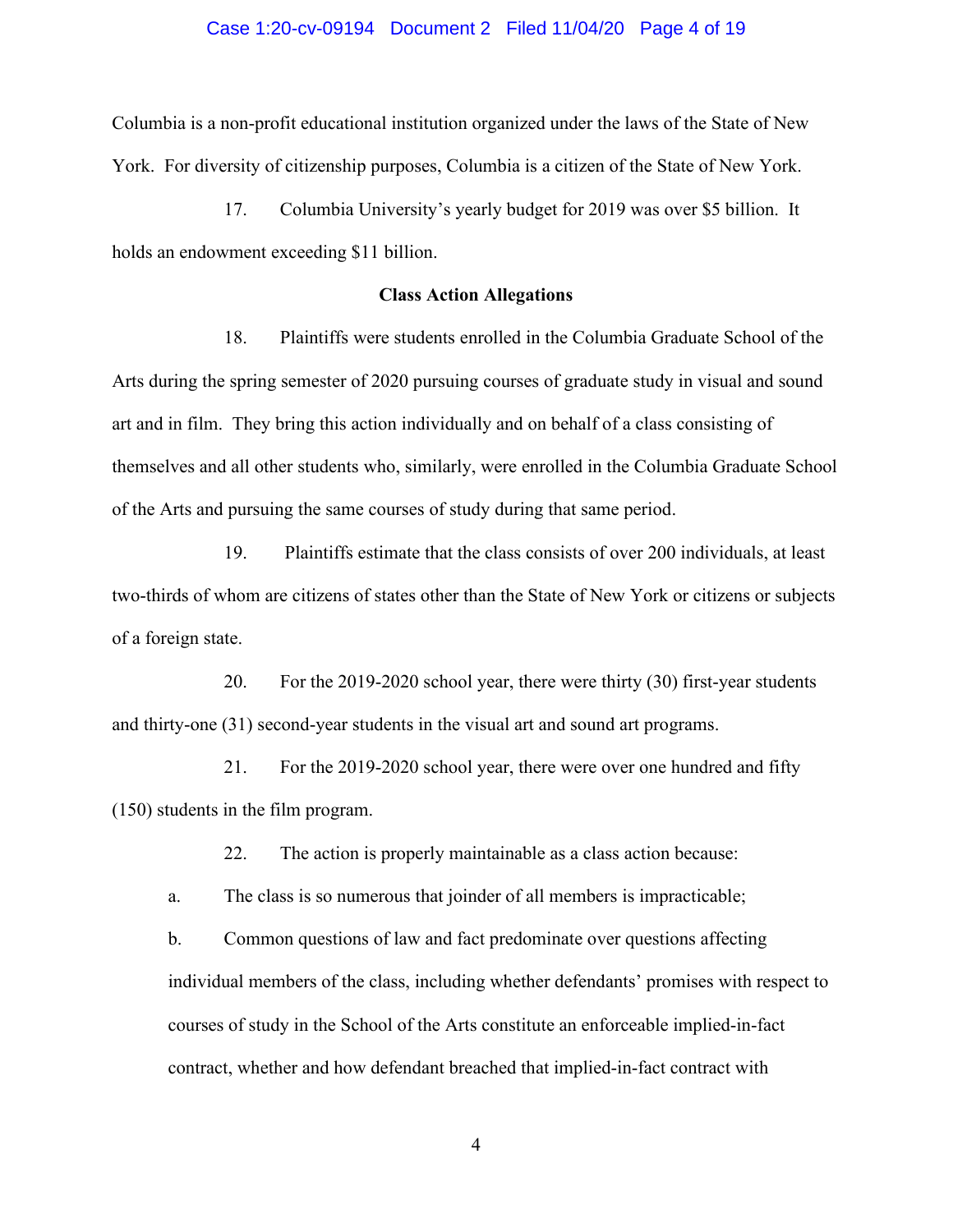#### Case 1:20-cv-09194 Document 2 Filed 11/04/20 Page 5 of 19

plaintiffs and the class, whether defendant has been unjustly enriched through its retention of tuition and certain fees, and what damages or restitution should be assessed or ordered, respectively, against Columbia;

c. Plaintiffs' claims are typical of the claims of the other members of the class, and plaintiffs are adequate representatives of and will adequately protect the interests of the class in that their claims typify claims of other graduate students in visual art, sound art, and film at the Columbia Graduate School of the Arts who were or are candidates for the degree of Master of Fine Arts; and

d. Plaintiffs, who were or are student leaders and representatives, will fairly and adequately protect the interests of the class and have retained competent counsel experienced in litigation of this nature to prosecute their claims.

#### **Facts Common to the Claims for Relief**

#### **The Plaintiffs**

23. During the spring semester of 2020, plaintiffs Eric S. Brittain, Kaela Mei-Chee Chambers, Joanna Christina Cortez, Kathryn Miller, Bradley M. Pitts, and Ava Ravich were enrolled in the Graduate School of the Arts at Columbia University and were following a course of graduate study in the visual and sound art program leading to the awarding of a Master of Fine Arts ("MFA") degree. The visual and sound art program is a two-year course of study.

24. During the spring semester of 2020, plaintiffs Caitlin Ferrell, Ana I. Dow Silva, Antonio Rattes de Farias, Grace A. Philips, Jaclyn Todd, Donovan Tolledo, and Ricardo J. Varona were enrolled in the Graduate School of the Arts at Columbia University during the spring semester of 2020 and were following a course of graduate study in film leading to the awarding of a Master of Fine Arts degree. Film is a three- to five-year course of study, with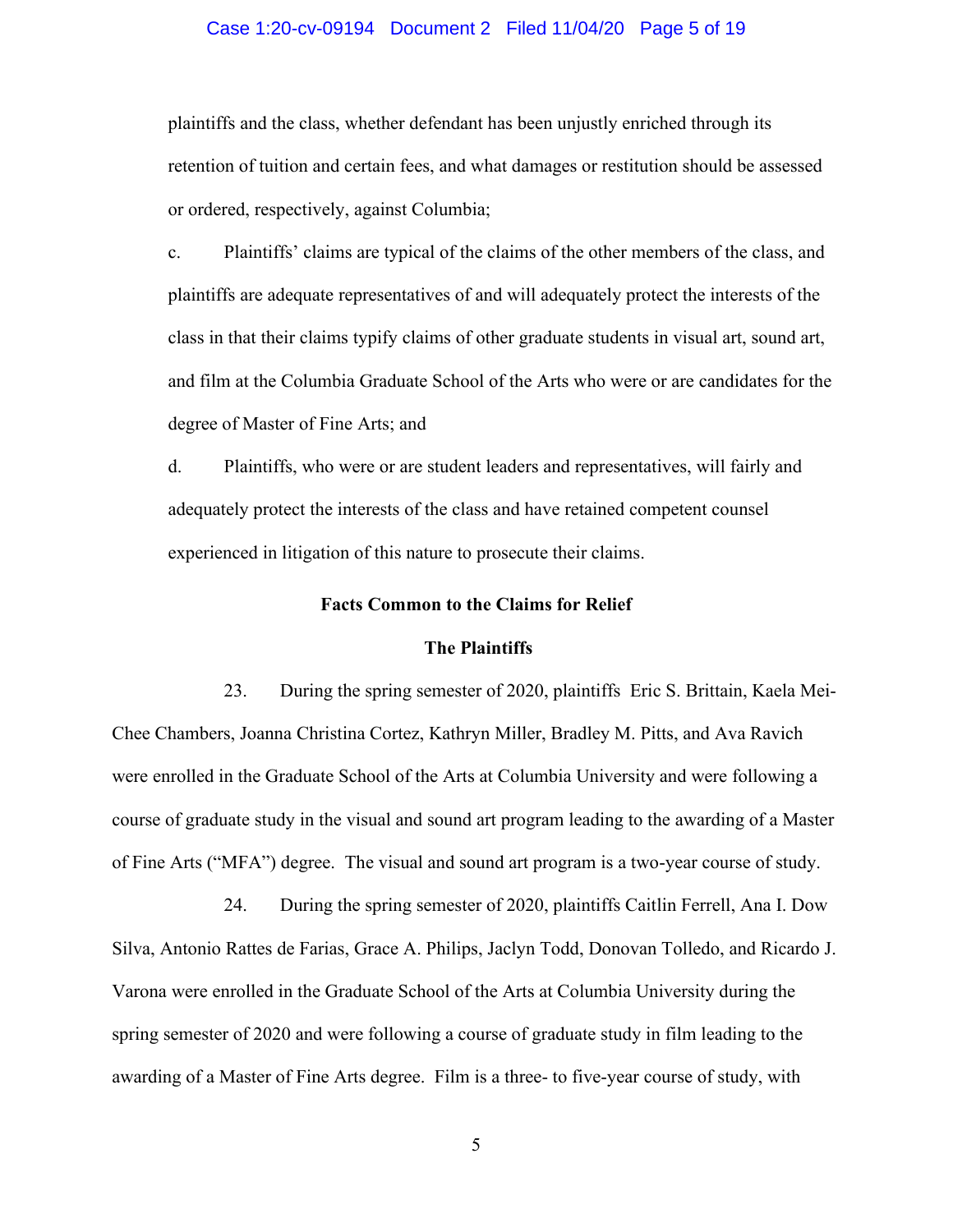#### Case 1:20-cv-09194 Document 2 Filed 11/04/20 Page 6 of 19

students completing coursework during their first two years in the program and then advancing to the status of Research Arts Students to complete their Thesis Film and other program requirements.

25. Plaintiffs represent a class that is a cross-section of our country and the world, from many of the United States and from many foreign nations. Plaintiffs were attracted to Columbia by its reputation, by the highly-ranked fine arts education it promised to provide to them, and by the specific attributes of the fine arts education it offered that enable graduates of the School of the Arts to emerge from their studies having produced visual and sound artwork and film that will provide them with a solid foundation on which to succeed and prosper in the arts. Student artwork and film work completed during the course of the MFA education at the Columbia Graduate School of the Arts is expected to be and often is a springboard for careers in the arts.

### **The Columbia University Graduate School of the Arts**

26. The Columbia Graduate School of the Arts is one of 20 separate schools at Columbia. As of October 2019, Columbia counted 33,413 enrolled students across the university, and the School of the Arts counted 862 enrolled students. In excess of 200 students at the School of the Arts were pursuing programs in visual art, sound art, or film in the spring semester of 2020.

27. Student tuition for the MFA programs at Columbia is among the highest in the United States, if not the world. For the school year that began in the Fall of 2019, first and second year tuition was \$32,558 per term. Tuition is high because, among other reasons, facilities and equipment that are the core of these fields are expensive and education is hands-on and intensive, with one professor teaching or critiquing one student at a time individually in their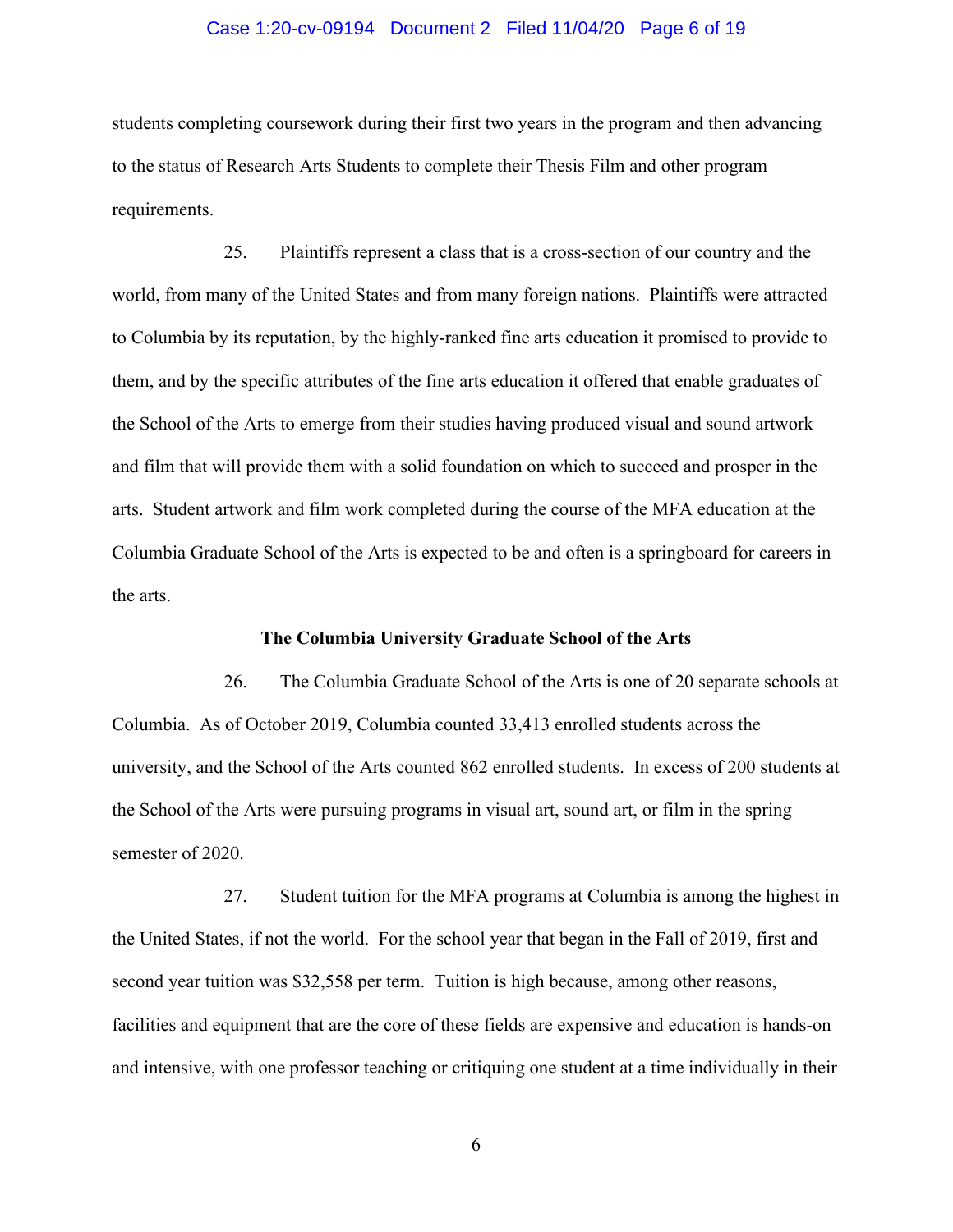#### Case 1:20-cv-09194 Document 2 Filed 11/04/20 Page 7 of 19

studios as the norm, or with professors and outside critics supervising and critiquing the making of films and finished film productions. Students from their first day of study are expected to create professional level sound or visual art or film.

#### **The Nature of the Education at the Columbia Graduate School of the Arts**

28. Hands-on learning and the creation of works of art or films are the vital elements of education in visual and sound art and in film at the Columbia School of the Arts. Education is focused on the production of sound and visual artwork and films. For visual and sound art, this is accomplished in studio settings using specialized equipment. For film, this is done on film sets and post-production facilities using an array of equipment used in professional film.

29. In sound and visual arts, these facilities are highly specialized studio spaces, and without access to them and to the equipment they contain, for both students and critiquing teachers and visiting artists, the education offered by the School of the Arts loses its core value. In film, students are afforded access to rehearsal and audition spaces, to filming locations, to professional-level film production equipment owned by Columbia that is prohibitively expensive for individual students to access outside the auspices of the school, as well as to computer labs for post-production work on films.

### **The Nature of the Contract Between the Plaintiff Class and Columbia**

30. The relationship between plaintiffs and the plaintiff class, on the one hand, and defendant on the other, is contractual in nature. While no formal written contract governs that relationship (except the lease agreement described below), an enforceable contract arises from or may be implied from the specific oral and written promises made by Columbia to its MFA students and from the presumed intention of the parties as indicated by their conduct.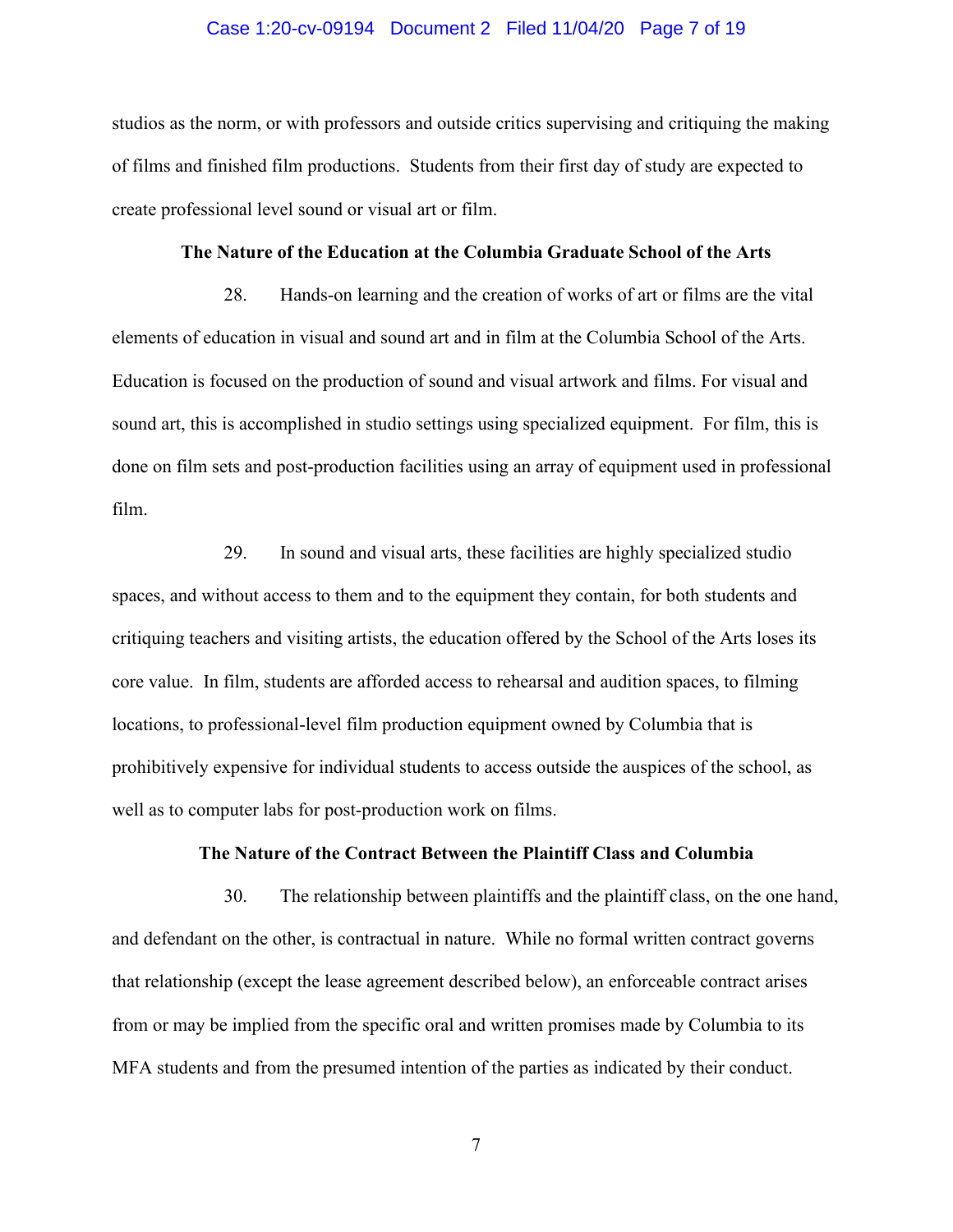#### Case 1:20-cv-09194 Document 2 Filed 11/04/20 Page 8 of 19

31. The contract, and the contractual relationship evidenced by it, is contained in a series of documents authored, promulgated, and disseminated by Columbia which describe and define that relationship and set forth certain specific promises and representations relating to the education to be afforded by Columbia to plaintiffs. Such documents include but are not limited to catalogues, regulations, handbooks, statements included in manuals, studio lease and facilities agreements and related documents, and registration materials. The statements in such documents, taken as a whole or in reasonable part, as well as the parties' conduct in furtherance of those statements, express the parties' contractual intent.

32. Four principal documents form the contract between plaintiffs (and the class) and Columbia. These are the Visual Arts MFA Handbook (a copy of which for the period 2019-2020 is annexed hereto as Exhibit A), the Sound Art MFA Program Handbook (a copy of which for the period 2019-2020 is annexed hereto as Exhibit B), the film program handbook (a copy of which for the period 2019-2020 is annexed hereto as Exhibit C), and the studio leases (a sample of which is annexed hereto as Exhibit D).

33. Descriptions of courses and coursework, requirements for completion of various stages of education, expected milestones, references to the work to be completed, and other aspects of these materials constitute specific binding and enforceable contractual promises. That is, they constitute promises made by Columbia to MFA students in return for which students are charged and pay tuition and fees.

## **The Specific Promises and Representations Regarding Education at the Graduate School of the Arts in the Visual Arts and the Sound Arts**

34. Specifically, the materials disseminated by Columbia and by the Graduate School of the Arts to plaintiffs who were pursuing courses of graduate study in the visual arts and in the sound arts both describe and prescribe a rigorously studio-based model of hands-on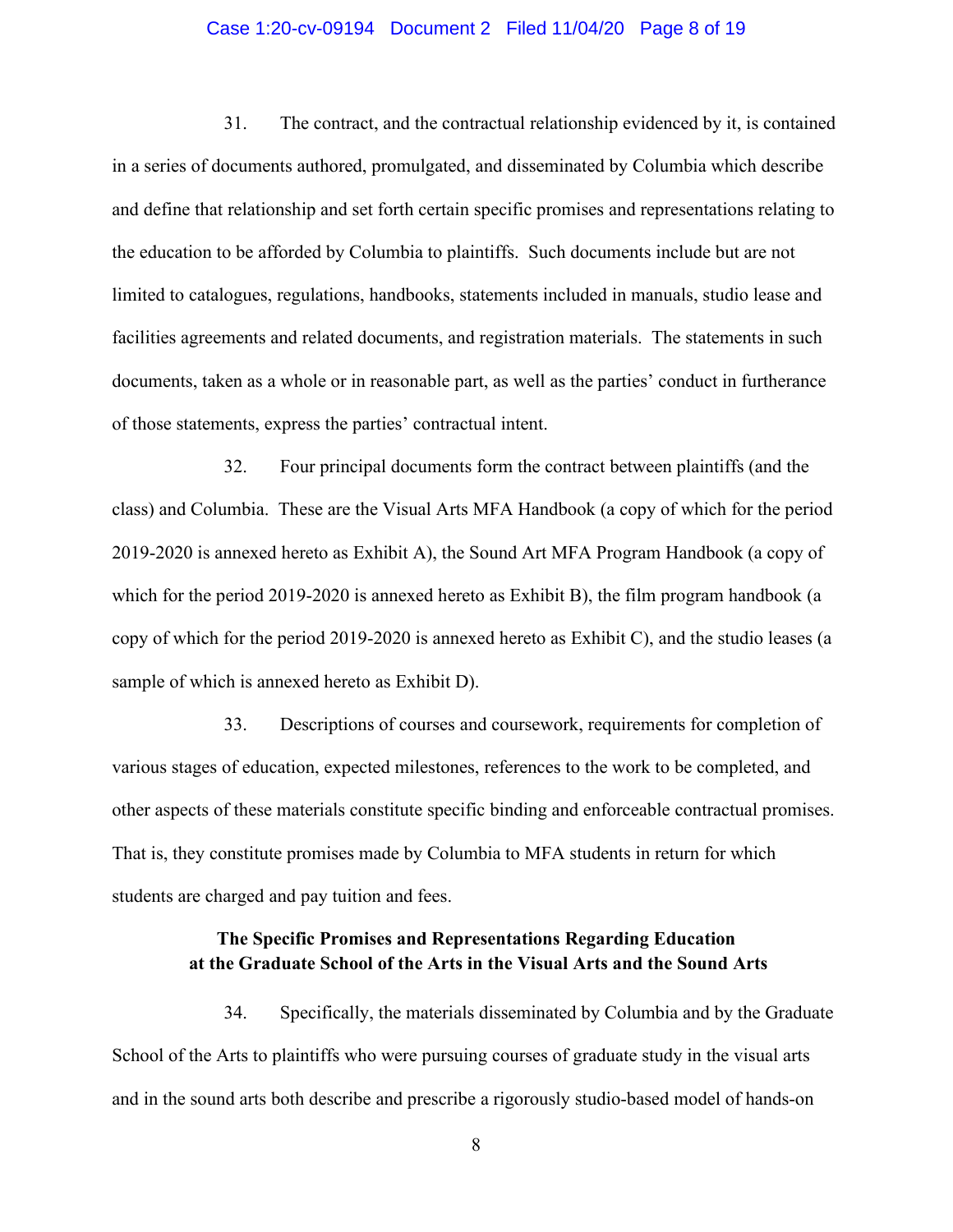#### Case 1:20-cv-09194 Document 2 Filed 11/04/20 Page 9 of 19

education. Research and experimentation in the studio and in other specialized facilities constitutes the core of that education along with in-person studio visits and critiques with faculty, peers, and visiting critics. Education centers on the production of sound and visual artwork, and is accomplished in a studio setting afforded by Columbia, whether art studio or specialized equipment studio.

35. With respect to visual art and sound art, the core curriculum comprises (a) Graduate Studio (a weekly studio visit in which faculty views and discusses recent studio work and research in person), (b) Group Critique (in which a group of 5-7 peers along with a faculty member convene in each student's studio to review and discuss recent work), (c) Visiting Artist Lecture Series (in which a Visiting Artist gives a weekly lecture on his or her work and conducts in-person studio visits with students), and (d) Mentor Weeks (in which, twice a semester, groups of 15-20 students convene with an artist Mentor (or Mentors) for the duration of the week for field trips to museums, studios, and other in-person activities, and discussions).

36. In addition to this core curriculum required to be completed every semester, students also take Studio Course electives such as Ceramics, Sculpture, Printmaking, Photography, Filming, Animation, and Moving Image, which also necessitate extensive access to specialized facilities, tools, and equipment in order to do the required coursework and research.

37. The two-year visual and sound art programs include required milestones that chart students' progress, generate exposure to the viewing public and career development opportunities, and show the culmination of studio-based research and creative production.

38. Milestones include (a) First Year Show (a professional public exhibition at Columbia's Lenfest Center For The Arts to take place during Spring of students' first year), (b)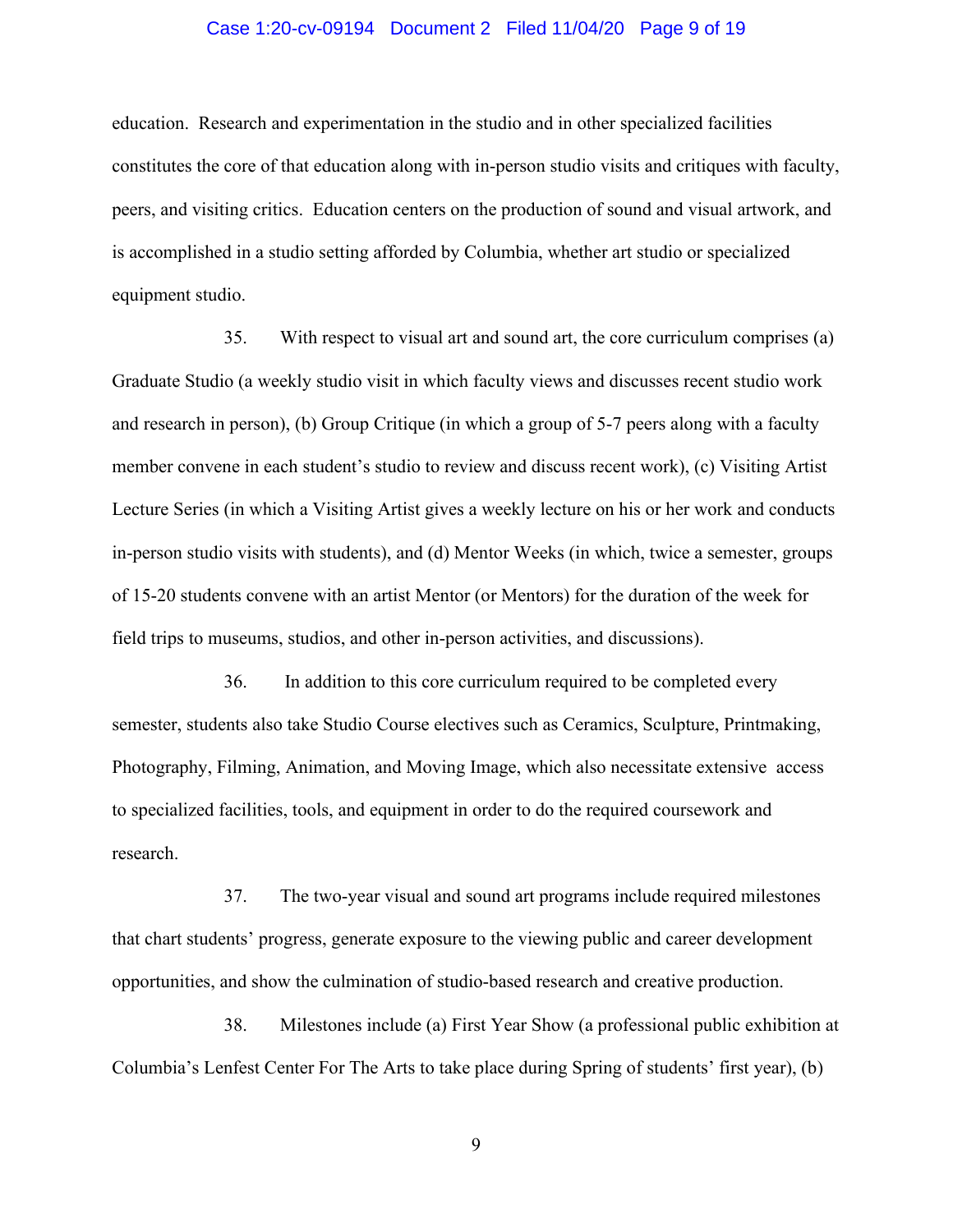#### Case 1:20-cv-09194 Document 2 Filed 11/04/20 Page 10 of 19

Open Studios (a highly publicized event in the Fall for second year students to open their studios to the public, including curators, gallerists, collectors, and dealers, often generating career development opportunities), (c) Thesis Exhibition (a highly publicized, well-attended professional exhibition) in the Spring, in which second year students show the culmination of their research and studio-based work at the Lenfest Center For the Arts, and (d) Thesis Committee Review, an integral part of Thesis Exhibition.

39. As to the latter, Columbia counsels students that the exhibition and subsequent studio visits scheduled during the exhibition and the two months afterward in which students still have access to their Columbia studios and facilities will generate career development opportunities.

40. Student access to and use of the studios where artwork is created is also documented, at least in the case of visual art, by a written lease and facilities agreement. The preamble to the lease agreement itself confirms the value of the studios in the course of arts education: "[s]tudio practice is vital to [the] Columbia University School of the Arts Visual Arts Program. . . ." By means of the lease agreement, Columbia grants to students in the School of the Arts access to and use of a designated studio. Tuition is paid in part for such access and use.

## **The Specific Promises and Representations Regarding Education at the School of the Arts in Film**

41. The materials disseminated by Columbia to plaintiffs who were following courses of graduate study in film both describe and prescribe a rigorous program of hands-on learning and skill development, involving actual, professional-level film production. From their entry into the program, students are expected to engage in filmmaking and to conduct themselves as filmmakers, whether as directors, producers, or screenwriters, and to learn by doing. The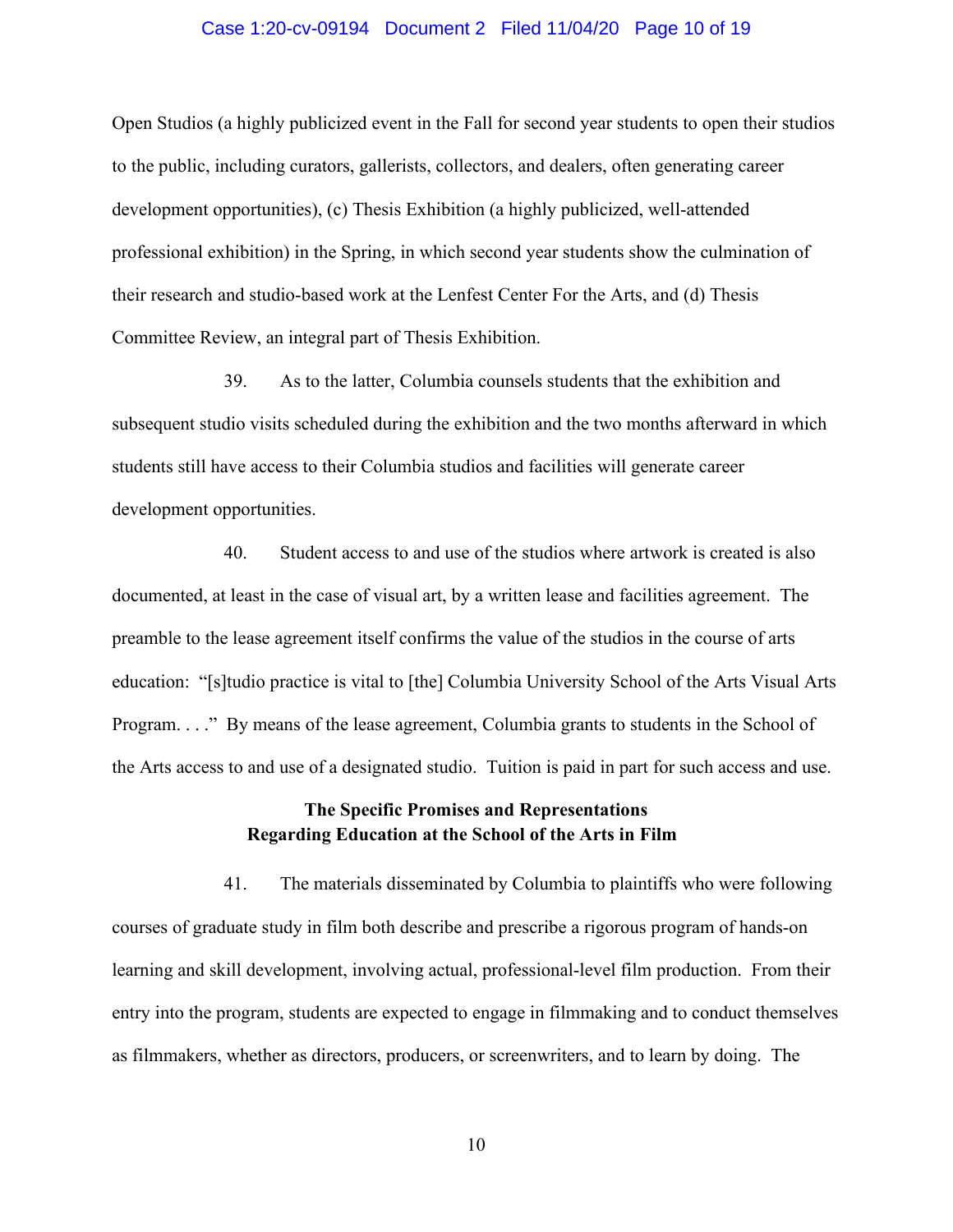#### Case 1:20-cv-09194 Document 2 Filed 11/04/20 Page 11 of 19

foundation of the film program's pedagogical approach is access to production and postproduction resources; one-on-one advisement; and individually tailored production education.

42. Production education is central to the film program curriculum. Required coursework in the first year gives film students a crash course in the technical and practical aspects of filmmaking. First-year students are required to take equipment seminars during orientation when they commence the program, a course in post-production, a course in production equipment specialization, mandatory production and risk management seminars, and a year-long sequence of courses in film production—Practical Production I and Practical Production II.

43. Film productions in the film program fall into two categories: (a) "Exercises," which are smaller productions assigned to first-and second-year students in their Directing courses designed to foster development of the skills required to produce longer, professional-quality films and (b) "Projects" which are larger capstone productions that include two short-films produced during the first year of the program (the "3-5" and the "8-12"), the Second Year Film, and the Thesis Film, which is the culmination of the student's educational experience and accomplishment.

44. The film program further requires structured advisement for all Projects. Each student working on a project receives guidance and support from program faculty and staff of the program's Production Advisory Board ("PAB") through an exacting five-step advisement process that covers every phase of filmmaking from pre-production to completion: (a) Faculty Advisement, (b) Tech Advisement, (c) Production Advisement, (d) Risk Management and Approval; and (e) Final Post Advisement.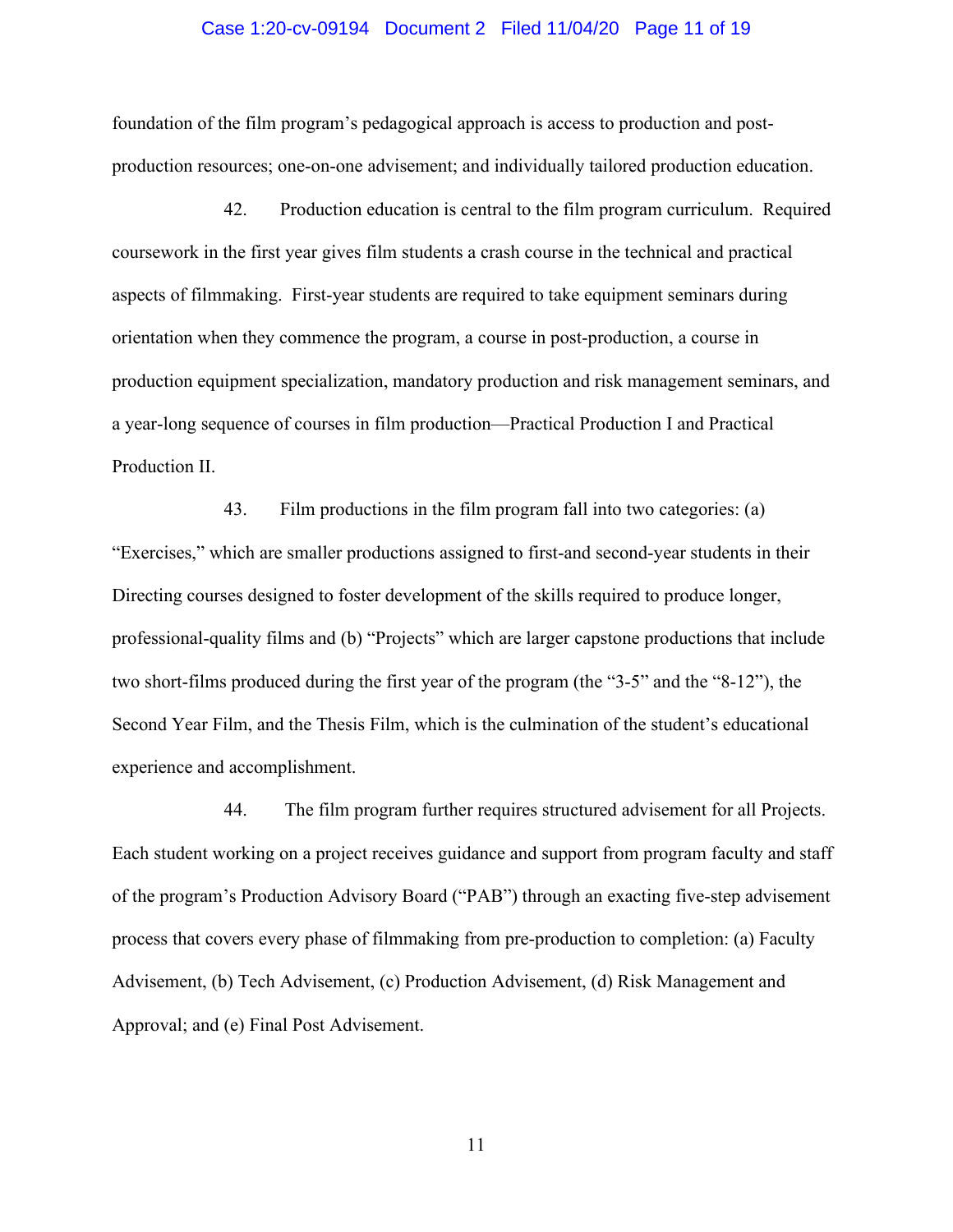#### Case 1:20-cv-09194 Document 2 Filed 11/04/20 Page 12 of 19

45. Students borrow film equipment and receive necessary training in the use of that equipment at the School of the Arts Production Center. Borrowing privileges at the Production Center are available to any student registered in production classes or who is working on a thesis-level project approved by their advisors and the Risk Management office. The Production Center imposes strict guidelines regarding reservation length and time needed for advance booking for equipment for each variety of Exercise and Project that students are required to complete as part of the film program curriculum.

46. Students in the film program rely, and are expected to rely, heavily on the computer labs in the School of the Arts Digital Media Center, which program materials describe as the students' "home-away-from-home" in order to complete post-production work.

47. Before embarking on any film production product, the students who are to produce, direct, and write that Project enter into a Production Agreement setting forth the time frame for development, pre-production, and principal photography, and allocating a budget. Every production undertaken by a film student must receive Risk Management approval and must be insured, and Worker's Compensation paperwork must be submitted for every production that involves cast or crew who are not affiliated with Columbia University.

48. Student access to and use of the film equipment in the Production Center and the labs in the Digital Media Center is essential to the completion of core curricular and degree requirements in the film program, as is the ability to shoot films under professional conditions. Borrowing privileges through the Production Center are coupled with great responsibility, as students must adhere to strict guidelines and timelines regarding the reservation, retention, and use of film equipment and potentially incur liability in the event of loss, damage, or destruction of such equipment. Students pay for access to these film production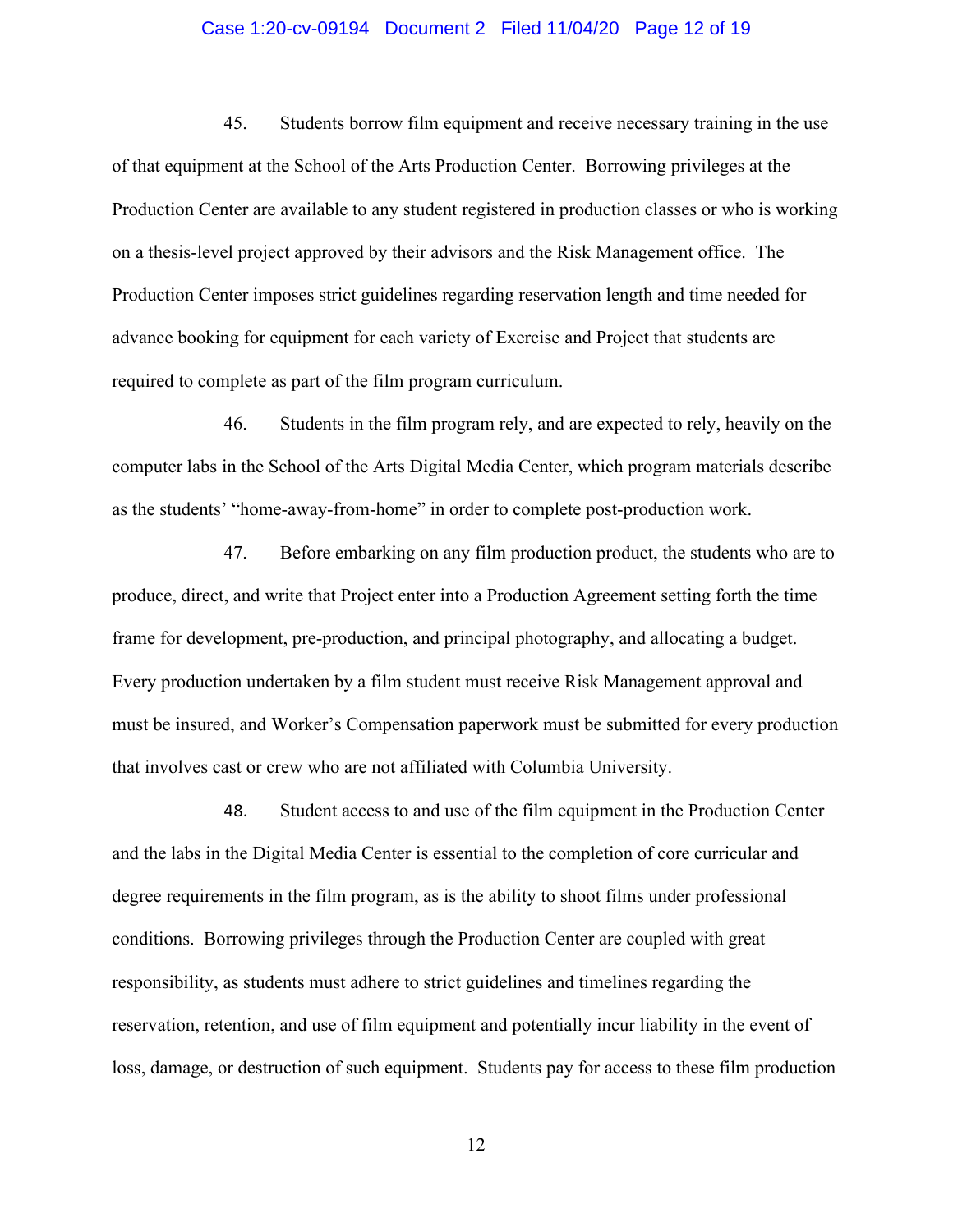#### Case 1:20-cv-09194 Document 2 Filed 11/04/20 Page 13 of 19

and post-production equipment and resources through the tuition and fees they remit to Columbia University.

### **The Effect of the Coronavirus Pandemic on Plaintiffs and the Class**

49. The coronavirus pandemic that began spreading in the United States in early 2020 had well-documented effects on higher education. Virtually all (if not all) universities and colleges in the United States went into lockdown in March 2020. In the case of Columbia, this was only four or five weeks into the spring semester.

50. On March 15, 2020, the University notified the Columbia community that increased measures were necessary to respond to the rising health risks posed by the Coronavirus pandemic. On the same day, the Dean of the Graduate School of the Arts notified plaintiffs that they would no longer have access to their studios effective March 17, 2020.

51. The Columbia administration suspended in-person learning and moved all classes on-line using Zoom or similar platforms.

52. In the case of plaintiffs and the class, this entailed shutting off all access to studios and studio work as well as equipment appurtenant to studios, closing storage spaces and labs, shops, and other facilities in which work had been stored, suspending exhibitions of student work, including the First Year and Thesis Exhibitions, and discontinuing all film production work as well as access to film facilities and equipment.

53. For certain disciplines on-line learning can be an effective substitute for in-person learning. This is not the case with visual art, sound art, or film. By their nature, education in these fields requires physical presence in studios and production facilities, close coordination with instructors and others such as mentors, peers, and critics in the case of visual and sound art, and actors and production personnel in the case of film, as well as access both to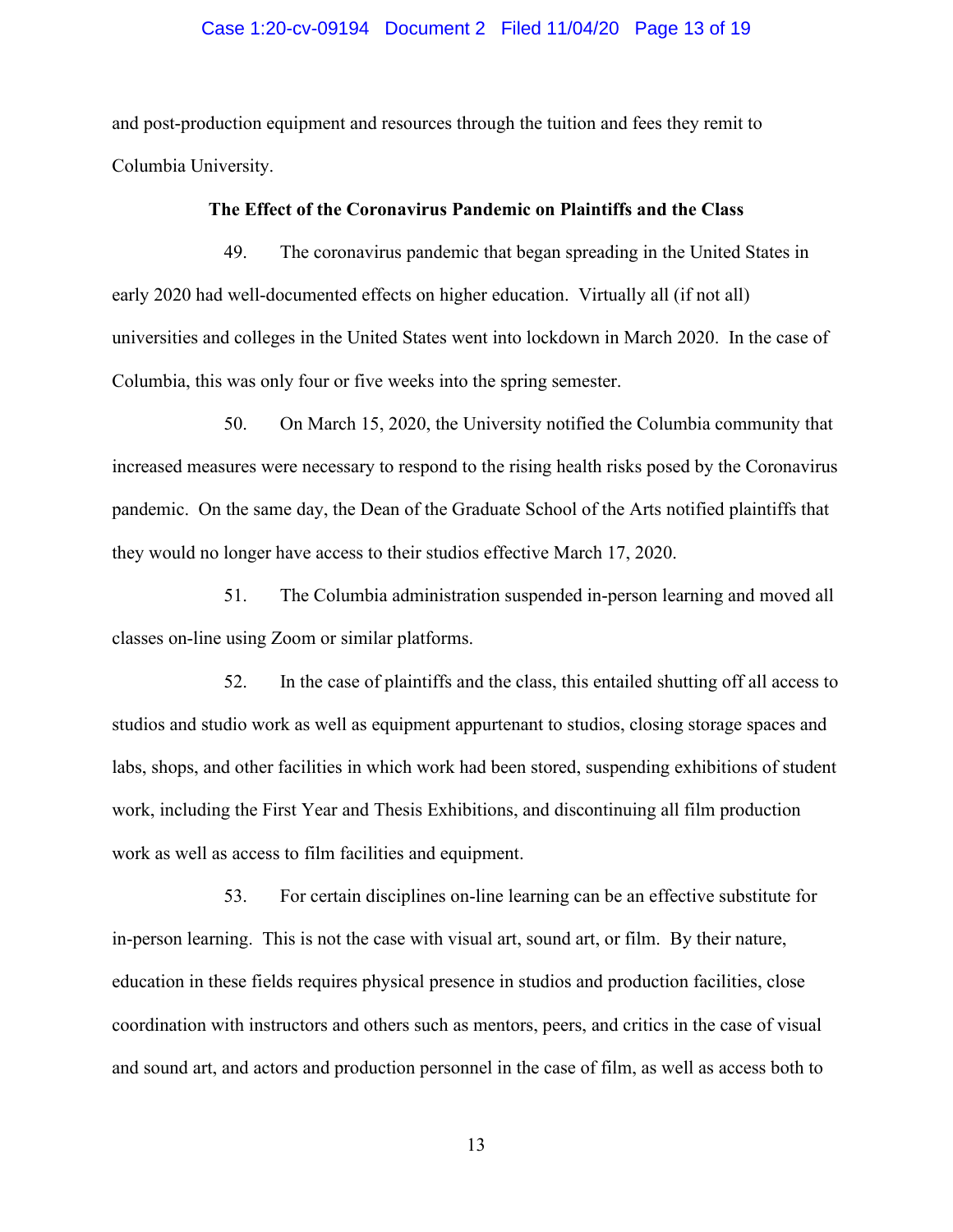#### Case 1:20-cv-09194 Document 2 Filed 11/04/20 Page 14 of 19

the physical studio and production spaces and to the specialized equipment used to produce artwork in these fields.

54. Without the studio practice that is vital to the course of education in sound art or visual art, that course of education is of no value. Similarly, without the actual production of films, the Columbia course of study in film is valueless.

55. For the spring semester of 2020, students in the visual and sound arts lost 2 months (over half a semester) of curriculum, studio, shop, and facility access, an additional 2 months of studio and facility access for second year students (studio move-out date is usually the second week of July), and an additional 4 months of studio and facility access for first year students (whose normal access extends through the summer into the Fall of their second year). Both the First Year Show and the Second Year Thesis Show were indefinitely postponed.

56. Columbia also announced that it would not be possible to hold Open Studios in the Fall of 2020 for the 2019-2020 first year students. In addition, first year students are likely to incur additional losses as in-person education will be limited and access to courses and facility usage will be mandated low-density during the present Fall and upcoming Spring semesters.

57. The effect of the lock-down and lock-out on arts students was severe. Projects and materials were abandoned inside labs, shops, related facilities, and storage spaces throughout studio buildings, and both first and second year students were unable to complete the education they had begun.

58. Lack of access to materials and specialized facilities made it impossible to continue with research and education and career opportunities were greatly compromised as a result.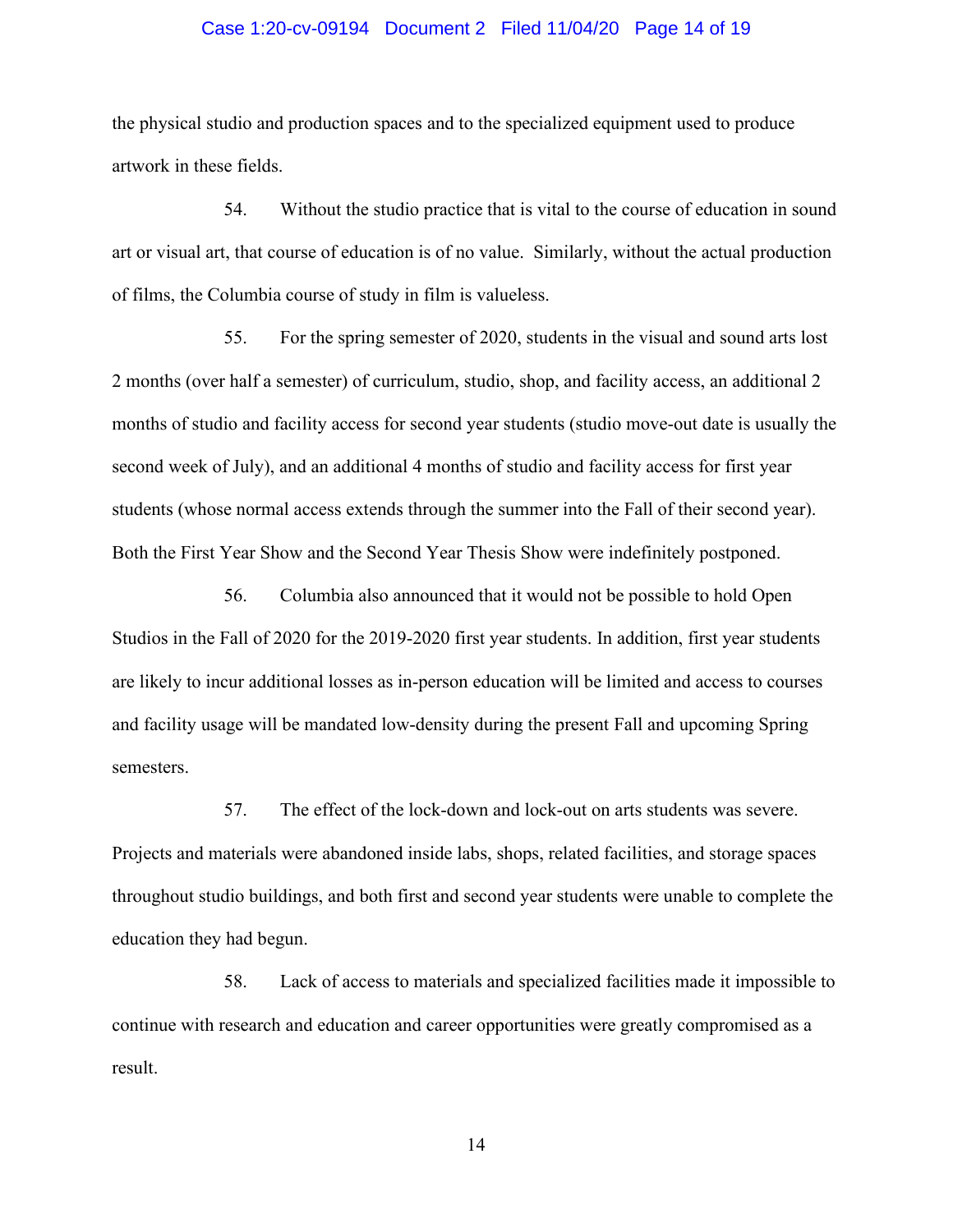#### Case 1:20-cv-09194 Document 2 Filed 11/04/20 Page 15 of 19

59. It is not possible to weld, fire ceramics, run printing presses, or work with wood while quarantined in one's bedroom or living room. It is also not possible to develop film, use equipment and processes that generate toxic fumes, employ oil paint and mediums, use spray adhesive, spray paint, liquid urethane and polyurethane, plaster, silicone without the type of specialized ventilation available in studios and related facilities. In addition, it is impossible for the students to have studio visits with faculty and peers, collectors, gallerists, or art dealers, when they don't have access to studios or any way to create work.

60. Plaintiffs, as students following a course of study in film, are afforded the facilities (including the Production Center and the Digital Media Center) and the resources (including specialized, professional-level film equipment and post-production computer labs) necessary to learn the art of filmmaking and develop the expertise and experience required to enter upon a career in film upon graduation. These facilities and resources are critical to the education Columbia promises in film.

61. Plaintiffs, as students following a course of study in film, are also afforded the opportunity to make actual, professional-level films during their time in the program. Firstyear students must complete two-short film projects, the "3-5" and the "8-12." Second-year students must complete a longer Second Year Film. Research Arts students, film students in their third, fourth, or fifth year of the film program, must complete a Thesis Film, and may also pursue Non-Thesis work, depending on their professional and creative interests and the concentration (directing, producing, screenwriting) they pursue.

62. These film projects are critical to the education Columbia promises to students in the film program; indeed, students must complete these projects in order to earn their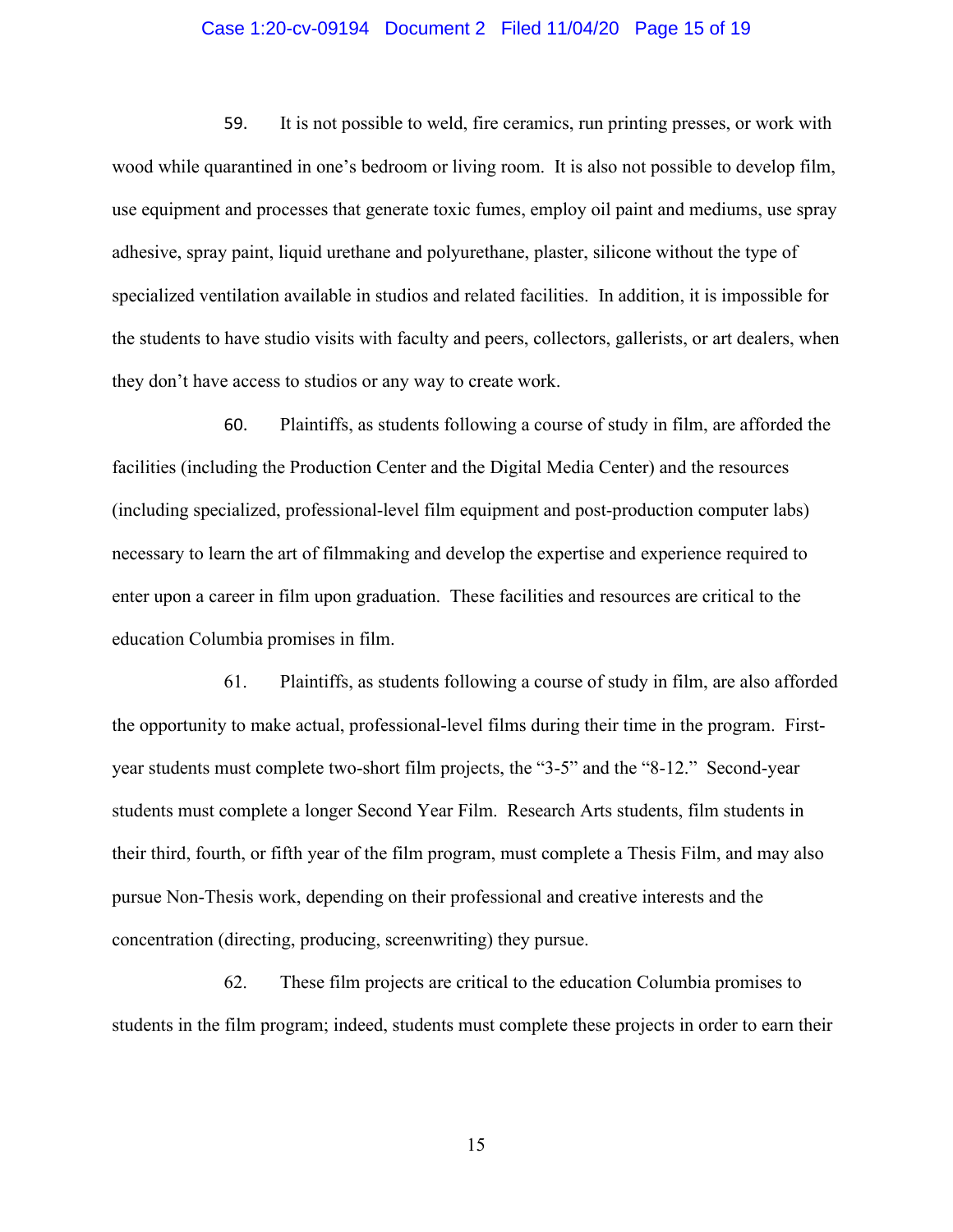#### Case 1:20-cv-09194 Document 2 Filed 11/04/20 Page 16 of 19

degree, according to the program degree and graduation requirements published and disseminated by Columbia University.

63. In order to complete these projects, students require not only access to film equipment and dedicated media facilities, they must also have the ability to establish film sets and shoot films under professional conditions. The projects completed by film students during their time at Columbia, particularly the Thesis Film, often serve as a springboard into their desired film career.

64. The Production Center and the Digital Media Center closed entirely in mid-March 2020, cutting students off from equipment and resources necessary to develop and shoot their films and engage in post-production work. As well, social distancing requirements and other restrictions related to the coronavirus outbreak shut down film sets and made it impossible to engage in film shoots. As of mid-March 2020, students in the film program were effectively precluded from engaging in any of the filmmaking activities that form the core of the film curriculum and constitute degree requirements for the MFA in film.

65. Students cannot work on film sets or shoot films online or through some other remote method. Zoom or online courses cannot replace the hands-on, professional film experience that the students were promised and in which they must engage to obtain their degree and to launch a film career.

66. In each case, students in these disciplines require, in the first instance, access to their studios and work, access to which they were deprived of commencing on March 17. And, in the second instance, the making of artwork, mentorship, critiquing of artwork, and ultimately display of artwork is not only critical to the education Columbia promised plaintiffs, but the core of such education.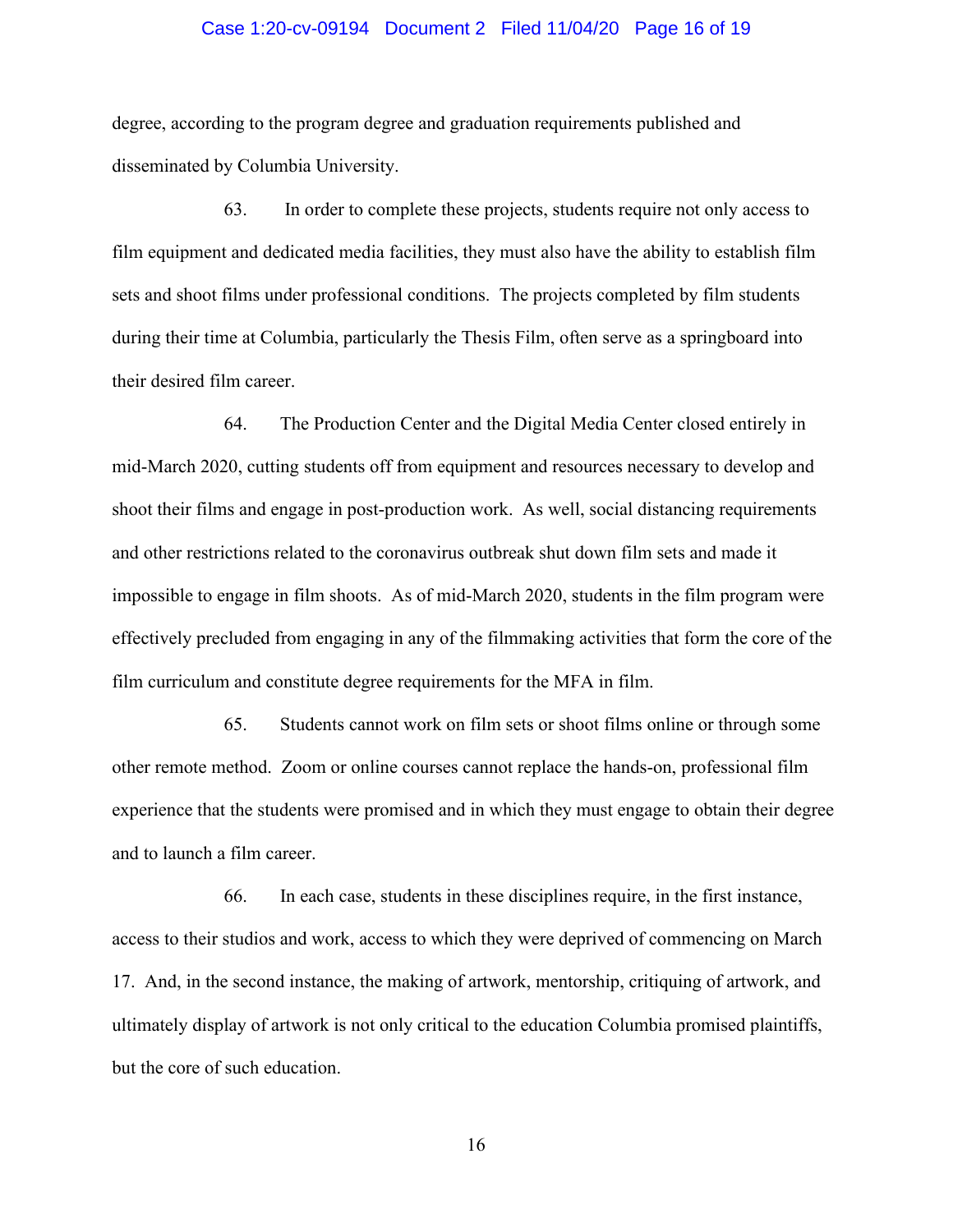## **FIRST CLAIM FOR RELIEF (Breach of Implied-in-Fact Contract – Restitution)**

67. Plaintiffs repeat here the allegations of the foregoing paragraphs of this

class action complaint as if fully set forth at length.

68. By reason of the foregoing, defendant Columbia has breached its implied-

in-fact contract with plaintiffs.

69. Plaintiffs have been damaged by such breach in an amount to be proven herein, but exceeding \$5 million, representing the tuition and fees paid by them to Columbia with respect to the spring semester of 2020.

70. Plaintiffs will be damaged in a further amount to be proven representing tuition and fees at full amount without being afforded the education promised to them for periods beyond the spring semester of 2020.

71. Plaintiffs are entitled to recover such amounts from defendant as restitution for tuition and fees paid.

# **SECOND CLAIM FOR RELIEF (Breach of Implied-in-Fact Contract – Damages)**

72. Plaintiffs repeat here the allegations of the foregoing paragraphs of this class action complaint as if fully set forth at length.

73. By reason of the foregoing, an implied -in-fact contract exists between plaintiffs and defendant.

74. The terms of that contract consist of the specific promises and undertakings on the part of defendant contained in the handbooks for the visual and sound arts programs and the film program, as well as on various other descriptive materials such as catalogues and websites,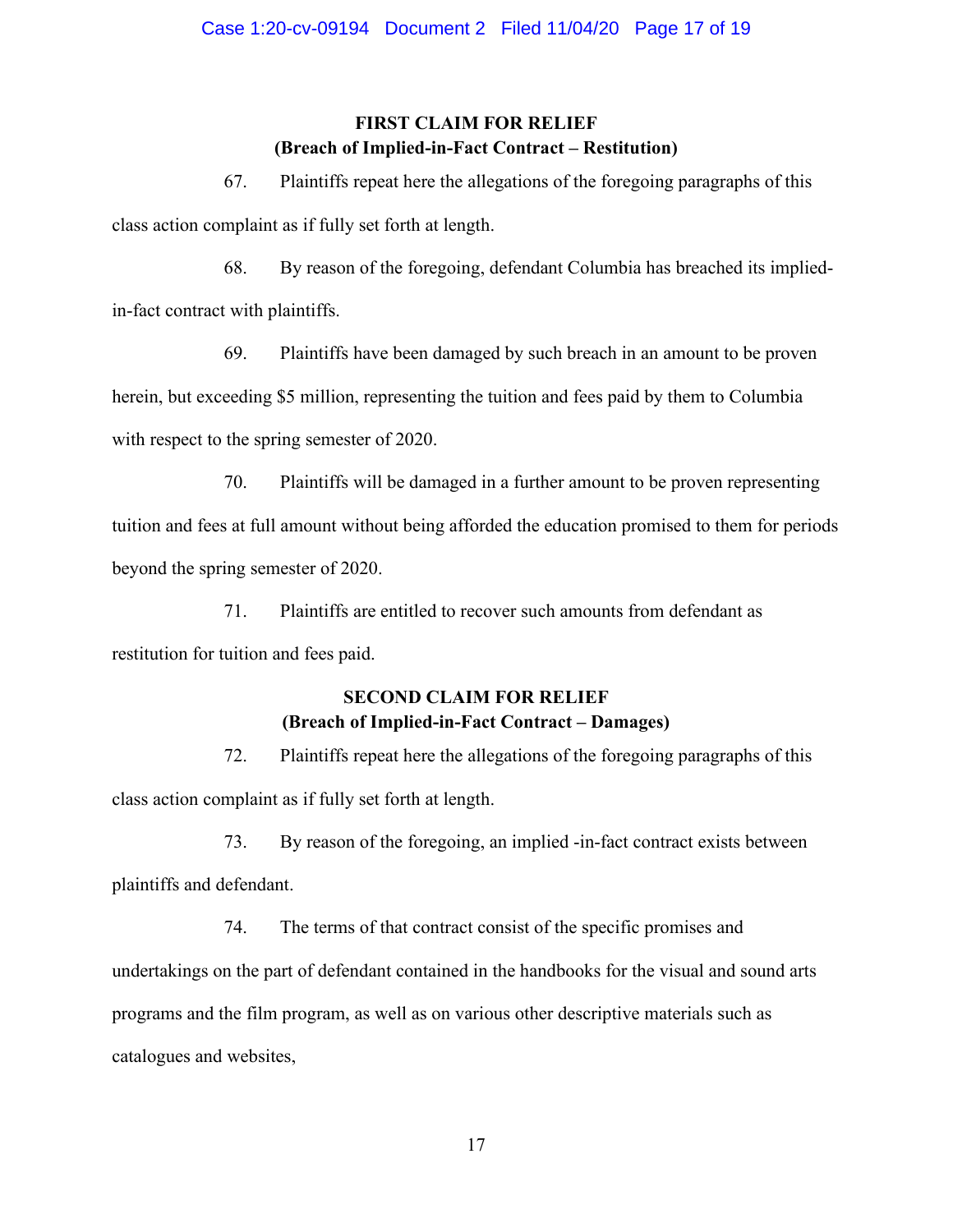#### Case 1:20-cv-09194 Document 2 Filed 11/04/20 Page 18 of 19

75. Plaintiffs promised to and did pay tuition for the skills-based learning

those handbooks and other materials describe as constituting the courses of study in the visual and sound arts and in film.

76. By defendant's failure to have provided the promised education, defendant has breached that implied-in-fact contract.

77. Plaintiffs have sustained damages by reason of that breach, and are entitled to recover such damages.

## **THIRD CLAIM FOR RELIEF (Unjust Enrichment)**

78. Plaintiffs repeat here the allegations of the foregoing paragraphs of this class action complaint as if fully set forth at length.

79. By reason of the foregoing, defendant was enriched by securing tuition from plaintiffs but failing to provide promised educational facilities, teaching, and resources necessary for plaintiffs' education in the arts.

80. This enrichment was at plaintiffs' expense.

81. Equity and good conscience militate against permitting defendant to retain such enrichment.

82. Plaintiffs are accordingly entitled to recover from defendant the value of such enrichment in an amount to be determined by the trier of fact but no less than the amount of Five Million (\$5,000,000), representing the tuition paid by them to Columbia with respect to the spring semester of 2020 and all other semesters for which Columbia charges and collects full tuition and fees without fulfilling the contractual promises it has made to plaintiffs and the class of persons they represent..